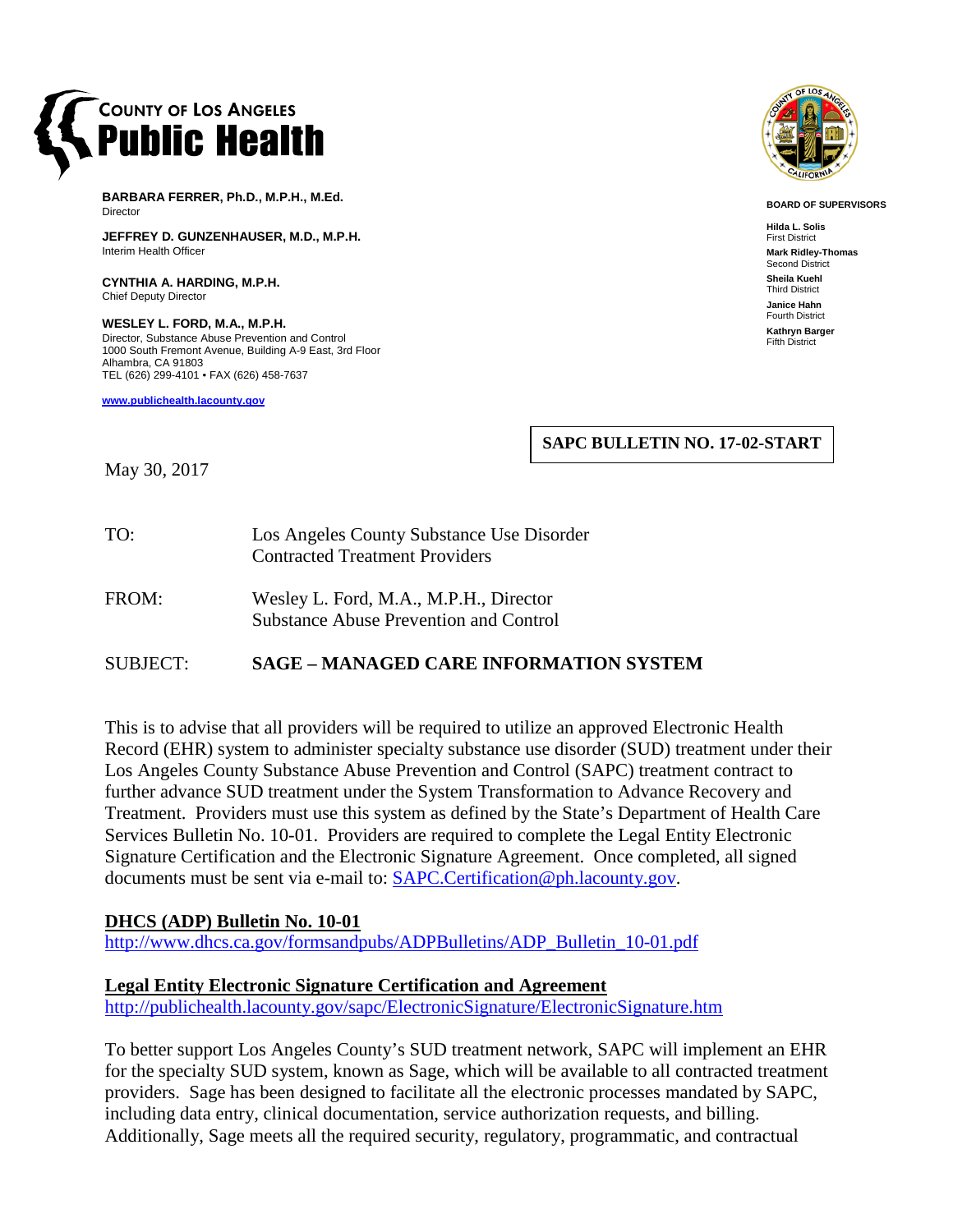SUD Contracted Treatment Providers May 30, 2017 Page 2

requirements to which providers must adhere. SAPC is designing protocols to guide providers about how to onboard and maintain current records of all active Sage users.

Providers utilizing Sage must also meet the annual managed care training requirements and must utilize the training provided by Netsmart. Training information will be available to all providers via SAPC's website. Providers who wish to use an alternate EHR system may do so if the system has the same security, interoperability, and functionality as Sage. The alternate system must be approved by SAPC. Providers opting out of Sage must work with County staff to ensure interfaces are in place to transmit client data.

In addition to mandating the use of an EHR, effectively immediately, providers are also required to meet the following technical specifications for all their computers that will connect to Sage, whether using Sage as their primary EHR or using an alternate EHR to access Sage for administrative, clinical, data reporting, and billing transactions. These requirements will enable providers to enroll devices into the County's Active Directory and Mobile Device Management system to validate access and securely connect. This will ensure County Security standards are met prior to allowing access to the Sage application.

|                                                                        | <b>Minimum</b>                                           | <b>Preferred</b>                                            |
|------------------------------------------------------------------------|----------------------------------------------------------|-------------------------------------------------------------|
| <b>Processor</b>                                                       | 1 gigahertz (GHz) or faster 32-bit (x86)<br>or $64$ -bit | 2 gigahertz (GHz) or faster $32$ -bit (x86)<br>or $64$ -bit |
| <b>RAM</b>                                                             | 1 GB of memory or greater                                | 2 GB of memory or greater                                   |
| <b>Hard Disk</b><br><b>Space</b>                                       | 1 GB of available space or greater                       | 2 GB of available space or greater                          |
| <b>Monitor</b>                                                         | VGA or higher (1024 x 768 pixels)                        | VGA/XGA (1024 x 768 pixels) or higher                       |
| <b>Mouse</b>                                                           | Microsoft Mouse, or compatible<br>pointing device        | Microsoft Mouse, or compatible pointing<br>device           |
| <b>Operating</b><br><b>System</b>                                      | Windows 8.1 or later, or Mac OS X<br>10.9 or later       | Windows 8.1, Windows 10, or Mac OS X<br>10.9 or later       |
|                                                                        | Note – Windows $8 RT$ is not supported                   | Note – Windows 8 RT is not supported                        |
| <b>Network</b><br>Requirement/<br><b>Internet</b><br><b>Connection</b> | 30 kbs per Concurrent user<br>Latency below 90ms         | 50 kbs+ per Concurrent user<br>Latency below 60ms           |